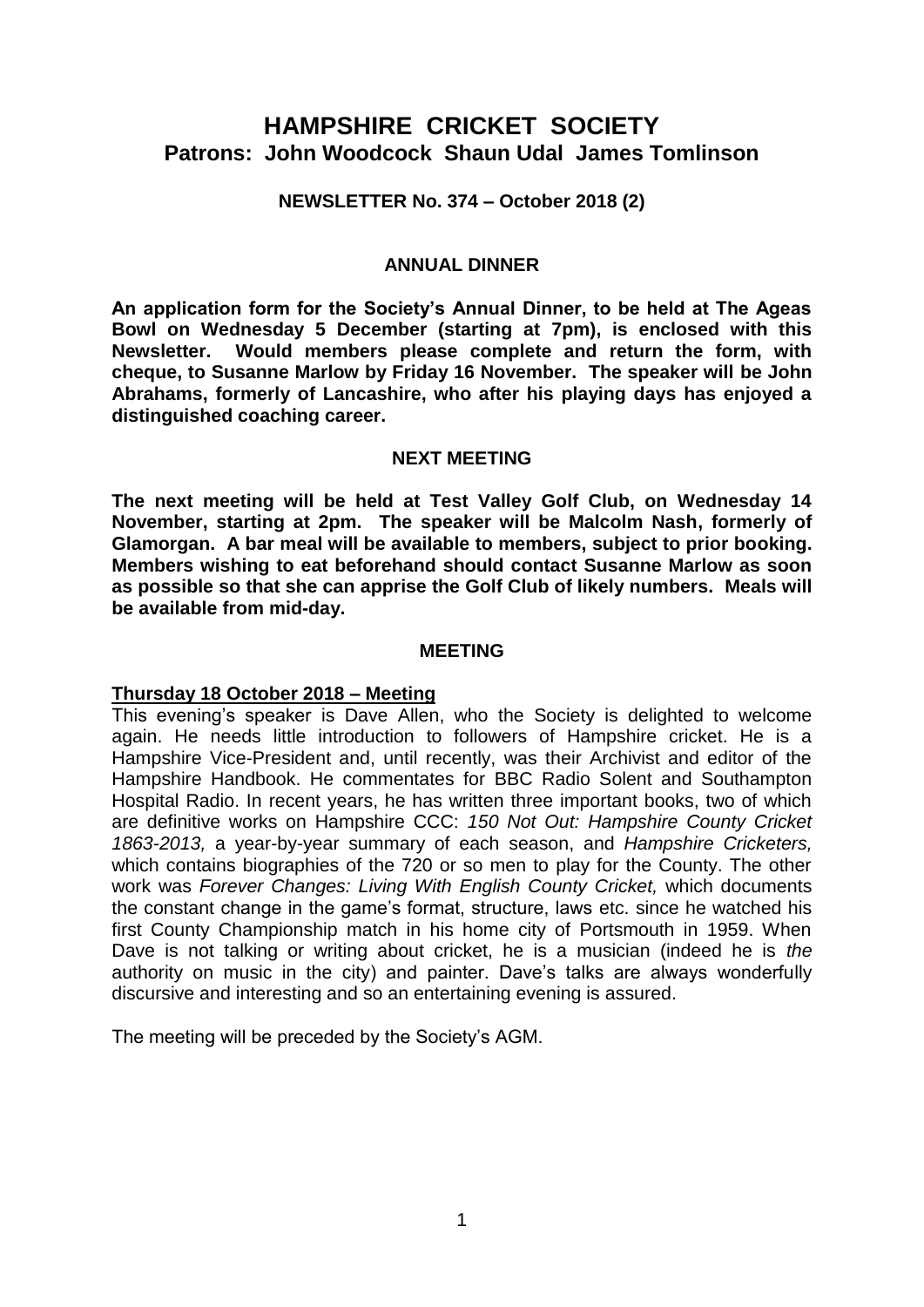# **FAREWELL TO JIMMY ADAMS AND SEAN ERVINE**

Members will be aware that the above two great servants of Hampshire cricket have now played their last matches for the County. It is not often that two players of such stature have left at the same time.

## **Jimmy Adams**

Hampshire followers were able to see Jimmy Adams on the field of play until the final match of last season. In a long interview in *The Cricket Paper* on 7 September, he commented "A lot of people retire on the thought that the mind's willing but the body isn't able. If anything for me, it's the reverse. I've been very fortunate physically, with injuries, but the mind is just wandering a bit. I know where I am with it now. I'm at peace. A few weeks ago I took Giles (White) aside for a beer, talked him through it and I told him I was done". The statement reflected all the virtues we have come to associate with him; an honest man and one of great integrity. At the time of writing, he has still to decide on his future.

The immensity of his achievements for Hampshire cannot be understated. He shares in two record partnerships for the County (see below). He scored 1000 runs in a season on five occasions, a Hampshire record for the four-day era. He also tops the list for the longest innings by a Hampshire player.

His versatility is exemplified by the fact that he also scored two centuries in t20 cricket. He twice scored half centuries in a Lord's final, winning a Man of the Match award when he captained Hampshire to their success in 2012. He also remains Hampshire's only post-War captain to be born in the County.

His ability to play the long innings set him as a man apart. When historians examine his record in the years to come, when the currency is likely to be short term, aggressive cricket, his feats are likely to seem improbable to them. The fruits of his concentration, stamina and shot selection are recalled below:-

## 168\* v Yorkshire at Headingley 2006

He guided Hampshire to a five wicket victory as they successfully chased 404. He batted for 7 hours and 25 minutes on a slow pitch.

#### 262\* v Nottinghamshire at Trent Bridge 2006

In the first innings of the match, he made his career best score, batting for nine hours and 52 minutes and sharing a second wicket stand of 276 with John Crawley (148).

#### 196 v Yorkshire at Scarborough 2006

In Hampshire's first innings, he batted for seven hours and eight minutes, during which he shared a then County record stand of 278 for the fourth wicket with James Vince (180). It was Vince's (aged 19) maiden century.

## 194 v Lancashire at Liverpool 2010

In the match following that at Scarborough, he played Hampshire's longest ever innings. Coming in late on the second day with his side 238 runs in arrears, he was last out just before tea on the fourth. He batted for 10 hours and 35 minutes and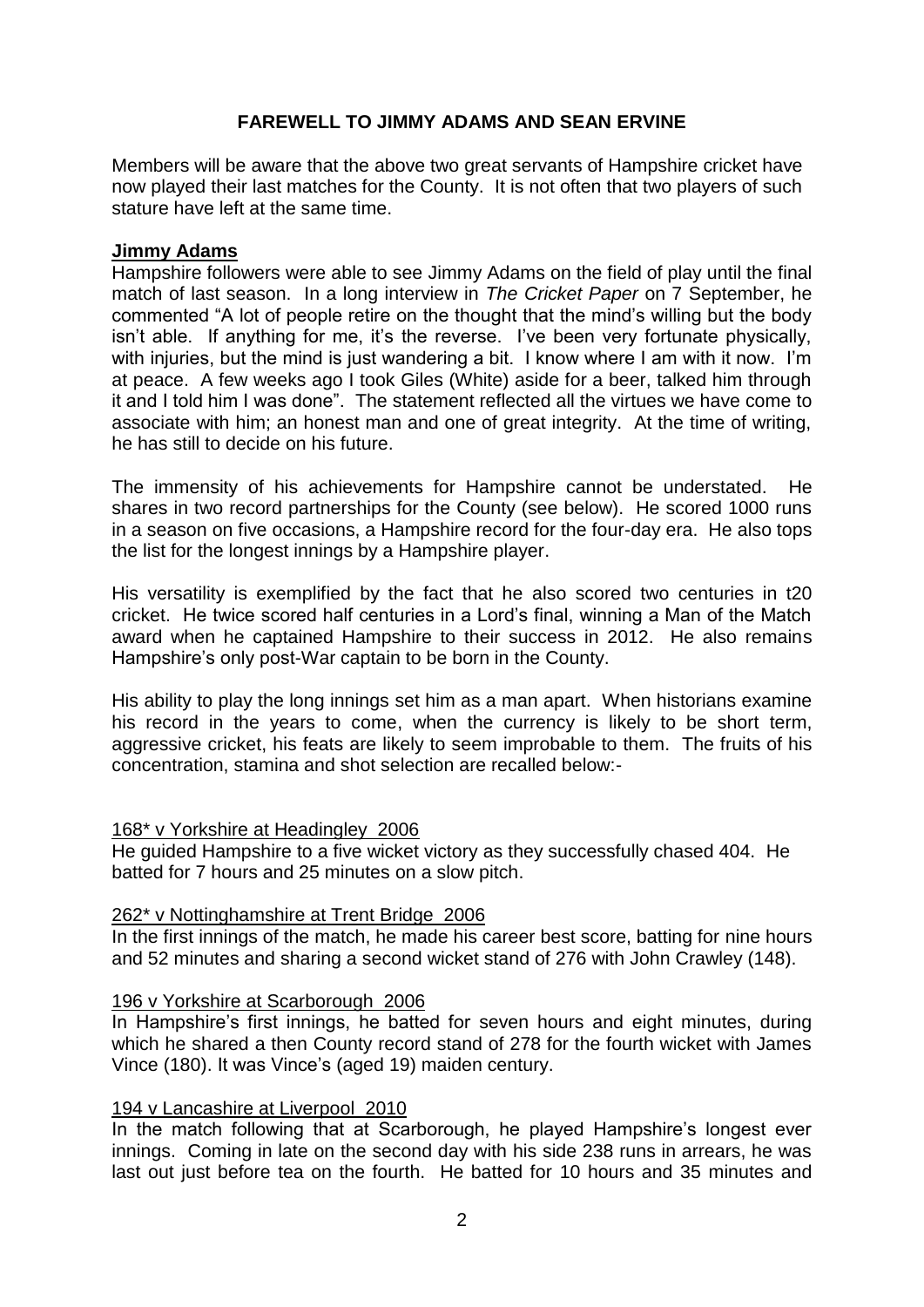faced 508 balls. The next highest score was Sean Ervine's 48. Though he and Danny Briggs (15\*) resisted for over two and a half hours in a last wicket partnership of 88, it was not enough to prevent Lancashire winning by three wickets as they chased down 171 with two balls to spare. Lancashire's coach, Peter Moores, described the match as "one of the best I've ever been involved with".

## 207 v Somerset at Taunton 2011

After Liam Dawson was dismissed in the first over, Adams and Michael Carberry (182) established a new County record second wicket partnership of 373. He batted for 8 hours and 40 minutes. Hampshire went on to win the match by an innings.

## 219 v Worcestershire at The Ageas Bowl 2013

He batted through the Hampshire first innings before declaring at 500 for nine. The duration of his innings was the same as that at Taunton two years earlier. He scored more than the Worcestershire first innings (206). Hampshire eventually won by an innings and 42 runs.

## 218 v Northamptonshire at The Ageas Bowl 2013

He was at the crease for 9 hours and 35 minutes in becoming only the second Hampshire batsman to score two double centuries in a season (the other was Philip Mead in 1921 and 1922). Hampshire batted only once as the match petered out into a high score bore draw on a bland wicket.

## 231 v Leicestershire at The Ageas Bowl 2014

The fifth and final double century of his career was his fastest by far, occupying 6 hours and 13 minutes (289 balls). After a first wicket partnership of 253 in 233 minutes with Michael Carberry (110), Hampshire raced to 497 for eight at nearly five runs an over before he declared. The County completed an innings victory on the fourth day. Jimmy Adams is the only Hampshire captain to score four double centuries whilst leading the side.

#### 166 v Warwickshire at The Ageas Bowl 2017

On a bowler friendly pitch, Hampshire slumped to 31 for three on the first morning. He was then joined by Sean Ervine. The pair batted cautiously for the remainder of the day; by the time they were parted just before lunch on the second, they had added 367, a County record for the fourth wicket. Ervine went on to 203, his third double century for Hampshire. Adams had batted for eight hours and 22 minutes.

A full biography of Jimmy Adams appeared in Newsletter No. 346 (September 2015), which can be viewed on the Society's website. .

#### **Sean Ervine**

Similarly, a full biography of Sean Ervine appeared in Newsletter No. 356 (October 2016).

He will be remembered as a clean striker of the ball, with a penchant for hitting sixes, who was a fine shepherd of the tail in the Championship, and a notable "finisher" in white ball cricket. Many will also recall his startling first season in 2005, when he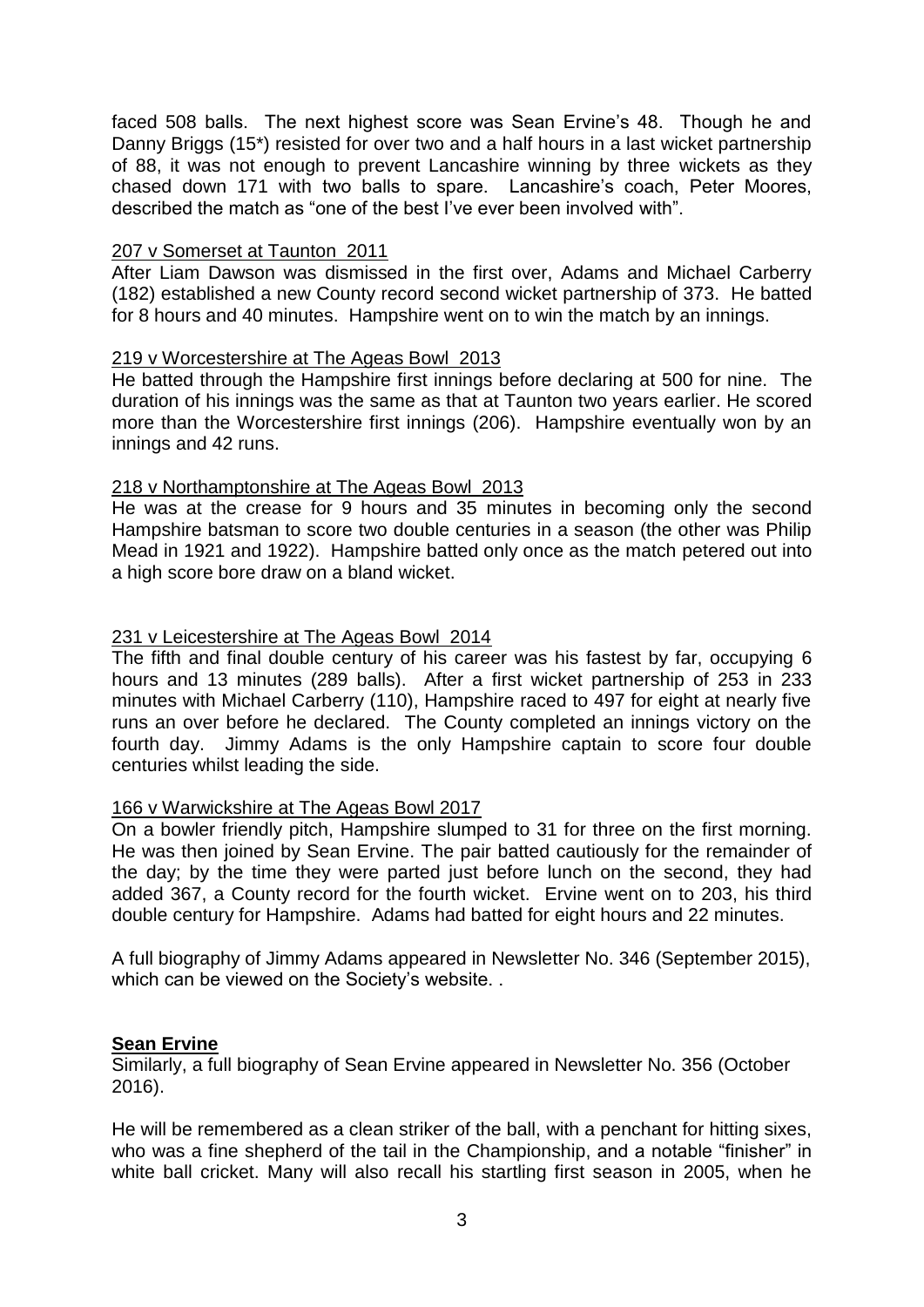scored centuries in both the semi-final and final of the C & G Trophy. His quite brilliant 105 in the latter match, for which he won the Man of the Match Award, was the first century by a Hampshire player in a Lord's Final. (He was joined by Rillee Rossouw last summer). His four appearances in a Lord's final are a Hampshire record. His highest score in first-class cricket of 237 not out against Somerset in 2010 exemplified all the best in his cricket as he shared stands of 130 for the ninth wicket with James Tomlinson (42) and 53 for the last wicket with David Griffiths (5). Arguably, though, his best innings was 94 not out against Durham at Basingstoke in 2008 when he steered Hampshire to victory as they successfully chased a victory target of 240, by far the highest total in the match, with two wickets in hand.

He joined Hampshire as an all-rounder. He enjoyed a productive first season with his right-arm medium pace bowling, taking 42 wickets, including a career best for Hampshire of five for 60 against Glamorgan. However, a serious knee injury incurred soon after his notable C & G Final success, reduced his effectiveness thereafter. He became a useful partnership breaker but was rarely used in his last few seasons.

That knee injury also reduced his mobility in the field and his speed between the wickets. During his two last matches in England for Derbyshire last summer, he was run out twice. In an interview in *The Cricket Paper*, he commented that he knew it was time to leave.

Both Jimmy Adams and Sean Ervine were also integral to so many of Hampshire's successes in all competitions during their careers. They have set high standards for their successors to follow.

## **REECE TOPLEY**

There was an inevitability about Reece Topley's departure from Hampshire. He joined the County with an injury plagued career record which, unfortunately, continued in his three years with the County. He gave glimpses of his undoubted prowess with his pacey left-arm bowling, but just as he seemed to be hitting his straps, he broke down again on each occasion. Still only 24 years old, he was sidelined since July after suffering another stress fracture in his back, which he incurred playing for England Lions. Only available for white ball cricket in 2018, he played his part in Hampshire's path to the Royal London Cup success, taking seven wickets in six matches. He appeared in only two Championship matches for the County. His first match somehow set the tone of what was to follow as he suffered a hand injury whilst batting, which kept him out for several weeks. He played 21 matches in all formats taking 25 wickets.

## **OTHER DEPARTURES**

Three other players, **Calvin Dickinson, Asher Hart** and **Chris Sole** have been released by Hampshire.

Dickinson, aged 21, was an aggressive batsman, and wicketkeeper, who scored 99 (out of a total of 185) against South Africa A, and was a regular in the t20 side in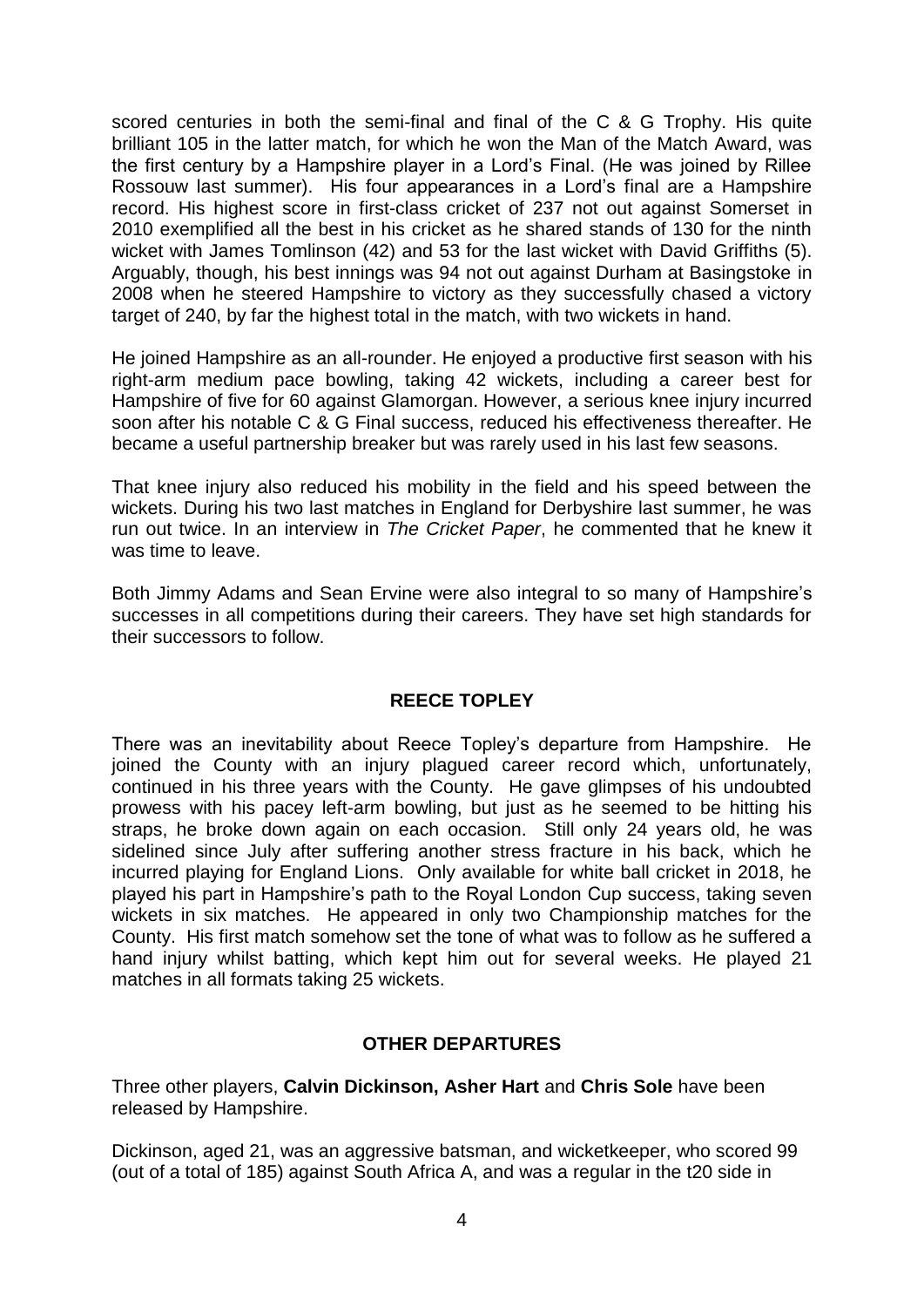2017. In the former match, he shared an eighth wicket partnership of 129 with Hart. He was injured for much of last summer.

Hart, who joined Hampshire from Durham in 2017, played in two first-class matches for the County (like Dickinson, he had previously made his debut against Cardiff MCCU). He also played in five List A matches for the County in the West Indian Regional Tournament in February of this year. Like Dickinson, he is still only 21 years old.

During his time with Hampshire, Sole played for Scotland in their famous ODI victory against England at Edinburgh in May of this year, but did not play a first team game for the County. His brother, Tom, has recently been offered a contract by Northamptonshire.

# **NEW SIGNINGS**

Members will be aware that Hampshire have signed **ANEURIN DONALD** (ex Glamorgan), **KEITH BARKER** (ex Warwickshire), and **JAMES FULLER,** (born in South Africa and ex-Otago, Gloucestershire and Middlesex). Batsmen Ollie Soames and Harry Came have also been offered their first professional contracts. Biographies will appear in the next Newsletter.

# **WHY AM I ALWAYS LATE FOR DINNER?**

I cannot remember the last time I left the Ageas Bowl at 6.00pm (or 5.30pm in September) with the requisite allocation of ninety-six overs having been completed on time. My wife is an avid lover of cricket and an excellent cook but justifiably complains about the time the time I return home after a day's cricket. It should take me no more than forty minutes from leaving my seat to arriving home, which fits in well with her preference to eat dinner no later than 6.45pm.

On one rain-affected day this season, play did not finish until 7.20pm and I ate my dinner on my own. Even in September, play never finished before 6.15pm. Consequently, I decided to look more closely at a day's play to see how much time was wasted.

The fielding team has an average of three minutes and forty-five seconds between the start of one over and the beginning of the next if it is to complete the day's allocation on time.

In the match against Lancashire, the average time for Hampshire's bowlers to complete their overs was :-

| Kyle Abbott          | three and a half to four minutes                    |
|----------------------|-----------------------------------------------------|
| <b>Fidel Edwards</b> | three and three quarters to four and a half minutes |
| Gareth Berg          | three to three and a half minutes                   |
| lan Holland          | two and a half to two and three quarters minutes    |
| Liam Dawson          | two to two and a half minutes                       |